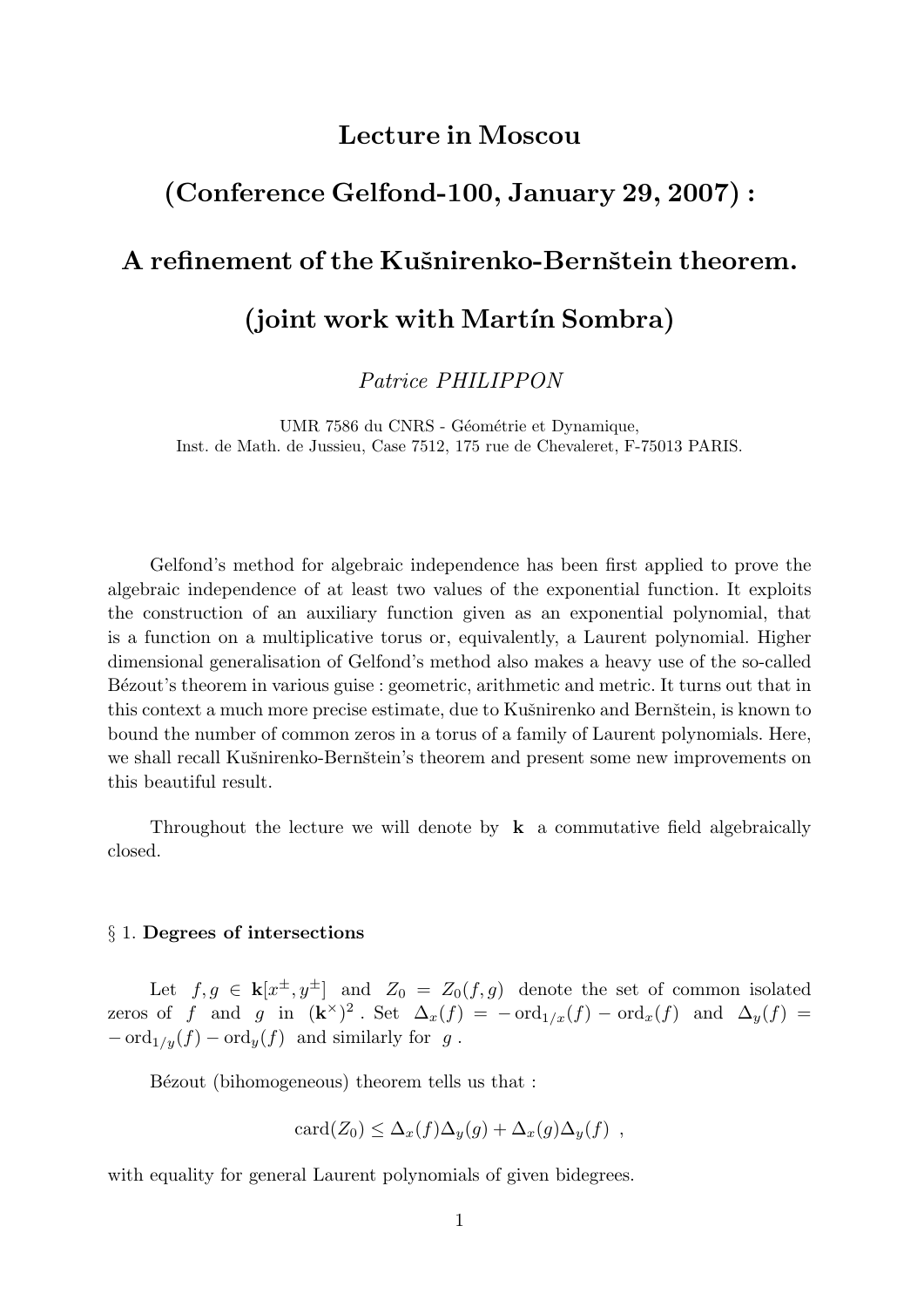A REFINEMENT OF THE KUŠNIRENKO-BERNŠTEIN THEOREM.

Write  $f = \sum_{i,j \in \mathbf{Z}} \alpha_{ij} x^i y^j$  and  $g = \sum_{i,j \in \mathbf{Z}} \beta_{ij} x^i y^j$ , one associates to these Laurent polynomials convex polytopes in  $\mathbb{R}^2$  as follows :

$$
\tilde{P} := \text{Conv}\{(i, j); \alpha_{ij} \neq 0\}
$$

$$
\tilde{Q} := \text{Conv}\{(i, j); \beta_{ij} \neq 0\}
$$

.

We denote by  $\tilde{P} + \tilde{Q}$  the Minkowski sum of two convexes.

Bernštein-Kušnirenko's theorem asserts :

$$
card(Z_0) \leq MV_{\mathbf{R}^2}(\tilde{P},\tilde{Q}) := Vol_{\mathbf{R}^2}(\tilde{P} + \tilde{Q}) - Vol_{\mathbf{R}^2}(\tilde{P}) - Vol_{\mathbf{R}^2}(\tilde{Q}) ,
$$

with equality for general Laurent polynomials with given polytopes.

**Remark** – For  $\tilde{P} = \tilde{Q}$  one has  $MV_{\mathbf{R}^2}(\tilde{P}, \tilde{Q}) := 2Vol_{\mathbf{R}^2}(\tilde{P})$ .

**Example** – Let  $k, \ell \in \mathbb{N}^*$ , consider the polynomials

$$
f := (y-1)^{2k} + (y-1)^k x^{\ell} - 3yx^{2\ell}
$$
  

$$
g := -3(y-1)^{2k} + (y-1)^k x^{\ell} + 3yx^{2\ell}
$$

One verifies easily that the common zeros of these two polynomials are the points of coordinates  $(u^k, \frac{2}{3})$  $\frac{2}{3}$ ) where u runs through the  $\ell$ -th root of  $-\frac{1}{3}$  $\frac{1}{3}$ , therefore card $(Z_0)$  =  $\ell$ . However, Bézout's theorem only gives the upper bound card( $Z_0$ )  $\leq 8k\ell$  and Bernštein-Kušnirenko's card $(Z_0) \leq 2 \text{Vol}_{\mathbf{R}^2}(\tilde{P}) = 4k\ell + \ell$ .



**Remark** – In the above example, one can replace the middle term  $(y-1)^k x^{\ell}$  by  $(y-1)^k x^{\ell-1}$ , and then the upper bound given by Bernštein-Kušnirenko becomes :  $card(Z_0) \leq 4k\ell + \ell - 1$ .

Write now  $f = \sum_{i \in \mathbf{Z}} \alpha_i(y) x^i$  and  $g = \sum_{i \in \mathbf{Z}} \beta_i(y) x^i$  with  $\alpha, \beta \in \mathbf{k}[y^{\pm}]$ , suppose f and g are of content 1 in  $\mathbf{k}[y^{\pm}]$ . Introduce for all  $v \in \mathbf{P}_1(\mathbf{k})$  the following convex polytopes in  $\mathbb{R}^2$ :

$$
P_v = \text{Conv}\{(i, -\text{ord}_v(\alpha_i)); \alpha_i \neq 0\}
$$
  

$$
Q_v = \text{Conv}\{(i, -\text{ord}_v(\beta_i)); \beta_i \neq 0\}
$$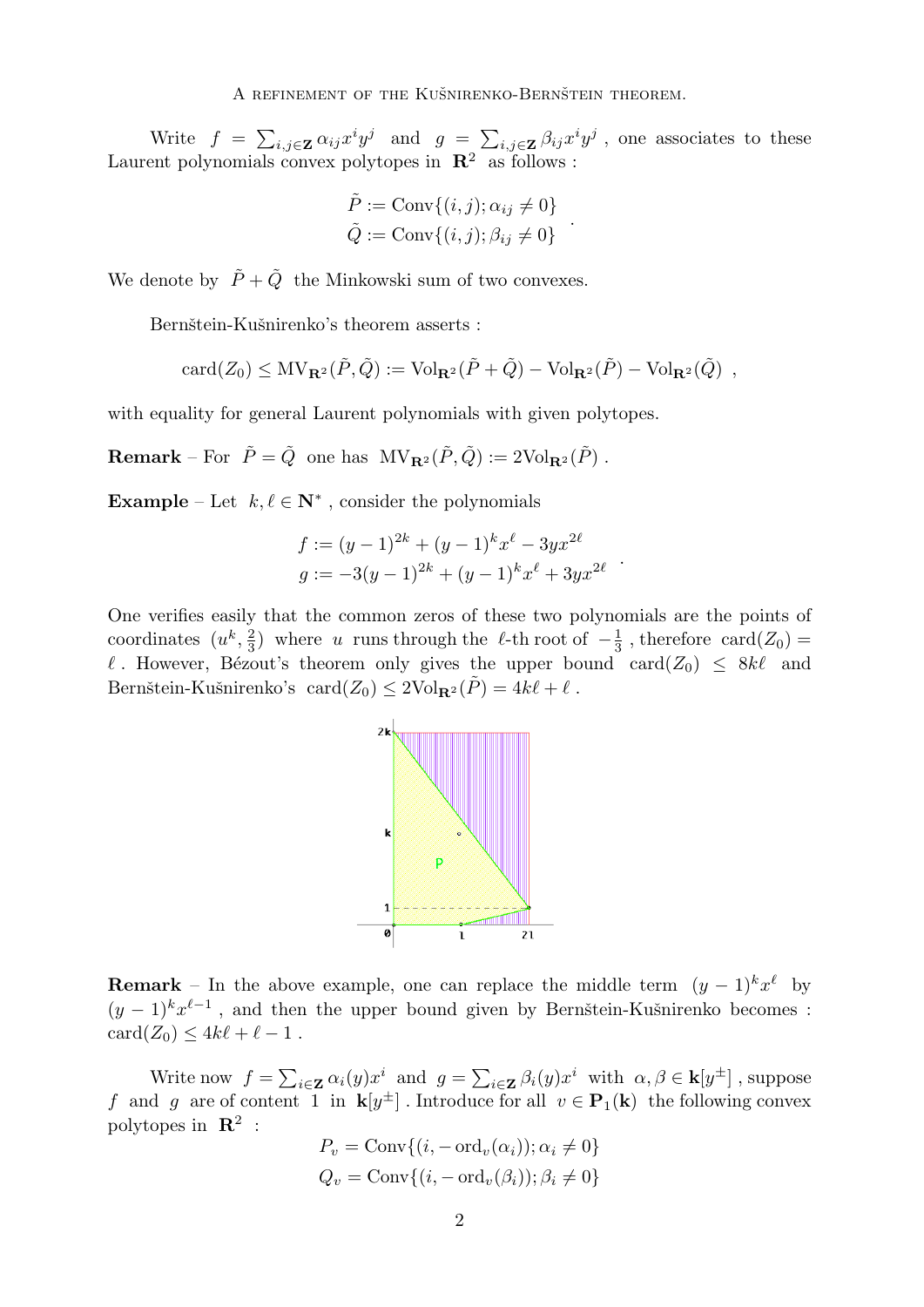and the intervals in R

$$
P = \text{Conv}\{i; \alpha_i \neq 0\}
$$
  

$$
Q = \text{Conv}\{i; \beta_i \neq 0\}
$$

.

Let  $\vartheta_{P_v}: P \to \mathbf{R}$  be the function defined by  $\vartheta_{P_v}(u) = \max\{t; (u, t) \in P_v\}$  and similarly  $\vartheta_{Q_v}: Q \to \mathbf{R}$ . This  $\ast$  roof  $\ast$  function also appears in tropical geometry.

We also denote  $\vartheta_{P_v} \boxplus \vartheta_{Q_v} : P + Q \to \mathbf{R}$  the function defined by  $u \mapsto \max \{ \vartheta_{P_v}(s) +$  $\vartheta_{Q_v}(t); s \in P, t \in Q, s+t=u$ . This operation is known as the sup-convolution in convex analysis.

**Theorem in dimension** 2  $[1]$  – With the above notations one has

$$
card(Z_0) \leq \sum_{v \in \mathbf{P}_1(\mathbf{k})} MI(\vartheta_{P_v}, \vartheta_{Q_v}) := \int_{P+Q} (\vartheta_{P_v} \boxplus \vartheta_{Q_v})(u) du - \int_P \vartheta_{P_v}(u) du - \int_Q \vartheta_{Q_v}(u) du,
$$

with equality for general polynomials with given polytopes  $P_v$  and  $Q_v$  for all  $v \in$  ${\bf P}_1({\bf k})$ .

**Example (continuation)** – The only non trivial polytopes (*i.e.*  $P_v \neq P \times \{0\}$  and  $Q_v \neq Q \times \{0\}$ ) show at places  $v = 0, 1$  and  $\infty$ .



Consequently, one obtain  $\ell = \text{card}(Z_0) \leq -\ell - 4k\ell + 4k\ell + 2\ell = \ell$ .

**Remark** – Replacing again the middle term  $(y-1)^k x^{\ell}$  by  $(y-1)^k x^{\ell-1}$ , the upper bound given by our theorem above is : card( $Z_0$ )  $\leq 2k + \ell - 1$ , which is actually an equality.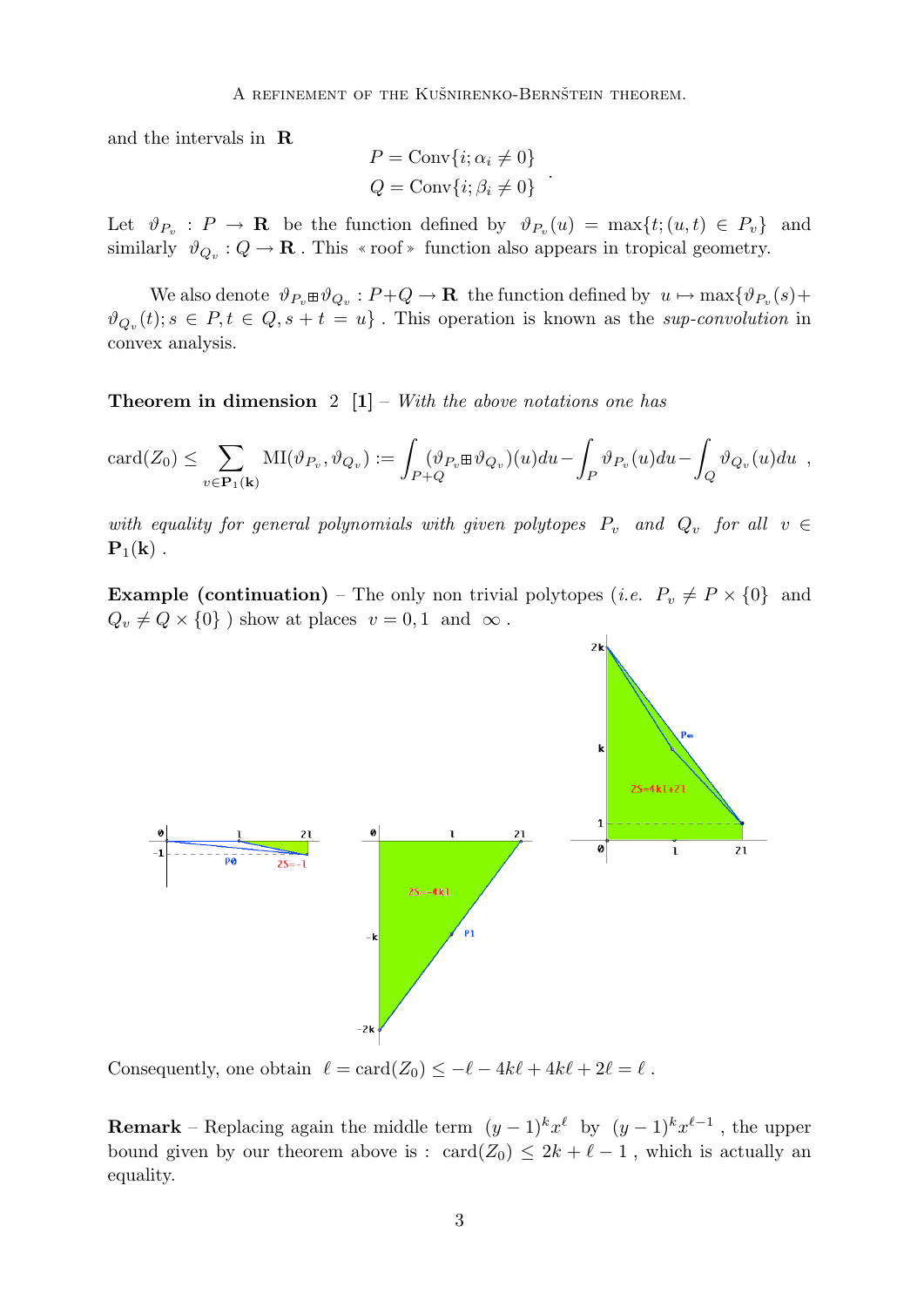On an other hand, writing our polynomials  $f = \sum_{j \in \mathbf{Z}} \alpha_j(x) y^j$  and  $g =$  $\sum_{j\in\mathbf{Z}} \beta_j(x) y^j$ , the application of theorem theorem in dimension 2 [1] doesnot improve on Bernštein-Kušnirenko's estimate. Indeed, one checks that the only place showing a non trivial polytope is the place  $v = \infty$ , where the polytope appears to be:



and the upper bound provided is  $\text{card}(Z_0) \leq 4k\ell + \ell$ , the same as with Bernstein-Kušnirenko's theorem.

**Remarks** – 1)  $\text{MI}(\vartheta_{P_v}, \vartheta_{Q_v}) \leq 0$  for all  $v \neq 0, \infty$ .

$$
2) \ \ \mathrm{MI}(\vartheta_{P_0},\vartheta_{Q_0})+\mathrm{MI}(\vartheta_{P_{\infty}},\vartheta_{Q_{\infty}})=\mathrm{MV}(\tilde{P},\tilde{Q})\ .
$$

3) 
$$
MI(\vartheta, \vartheta) = 2 \int_Q \vartheta(u) du
$$
.

More generally, one defines the mixed integral of  $n + 1$  concave functions  $\varrho_i: Q_i \to \mathbf{R}$  ,  $~i=0,\ldots,n$  , defined on some convex sets in  $~\mathbf{R}^n$  , by the formula :

$$
\mathrm{MI}(\varrho_0, \ldots, \varrho_n) := \sum_{j=0}^n (-1)^{n-j} \sum_{0 \le i_0 < \ldots < i_j \le n} \int_{Q_{i_0} + \ldots + Q_{i_j}} (\varrho_{i_0} \oplus \ldots \oplus \varrho_{i_j})(u) du_1 \ldots du_n.
$$

We then prove  $[1]$ :

Theorem in higher dimensions  $\begin{bmatrix} 1 \end{bmatrix} - \textit{Let } f_0, \ldots, f_n \in \, \mathbf{k}[y^{\pm}] [x_1^{\pm}]$  $[\frac{\pm}{1}, \ldots, x_n^{\pm}]$  be of content 1 in  $\mathbf{k}[y^{\pm}]$  and  $P_{iv}$  their associated polytopes for each  $v \in \mathbf{P}_1(\mathbf{k})$ , then

$$
card(Z(f_0,\ldots,f_n)_0) \leq \sum_{v \in \mathbf{P}_1(\mathbf{k})} MI(\vartheta_{P_{0v}},\ldots,\vartheta_{P_{nv}})
$$

with equality for  $f_0, \ldots, f_n$  general among the polynomials of given associated polytopes  $P_{0v},\ldots,P_{nv}$ ,  $v \in \mathbf{P}_1(\mathbf{k})$ .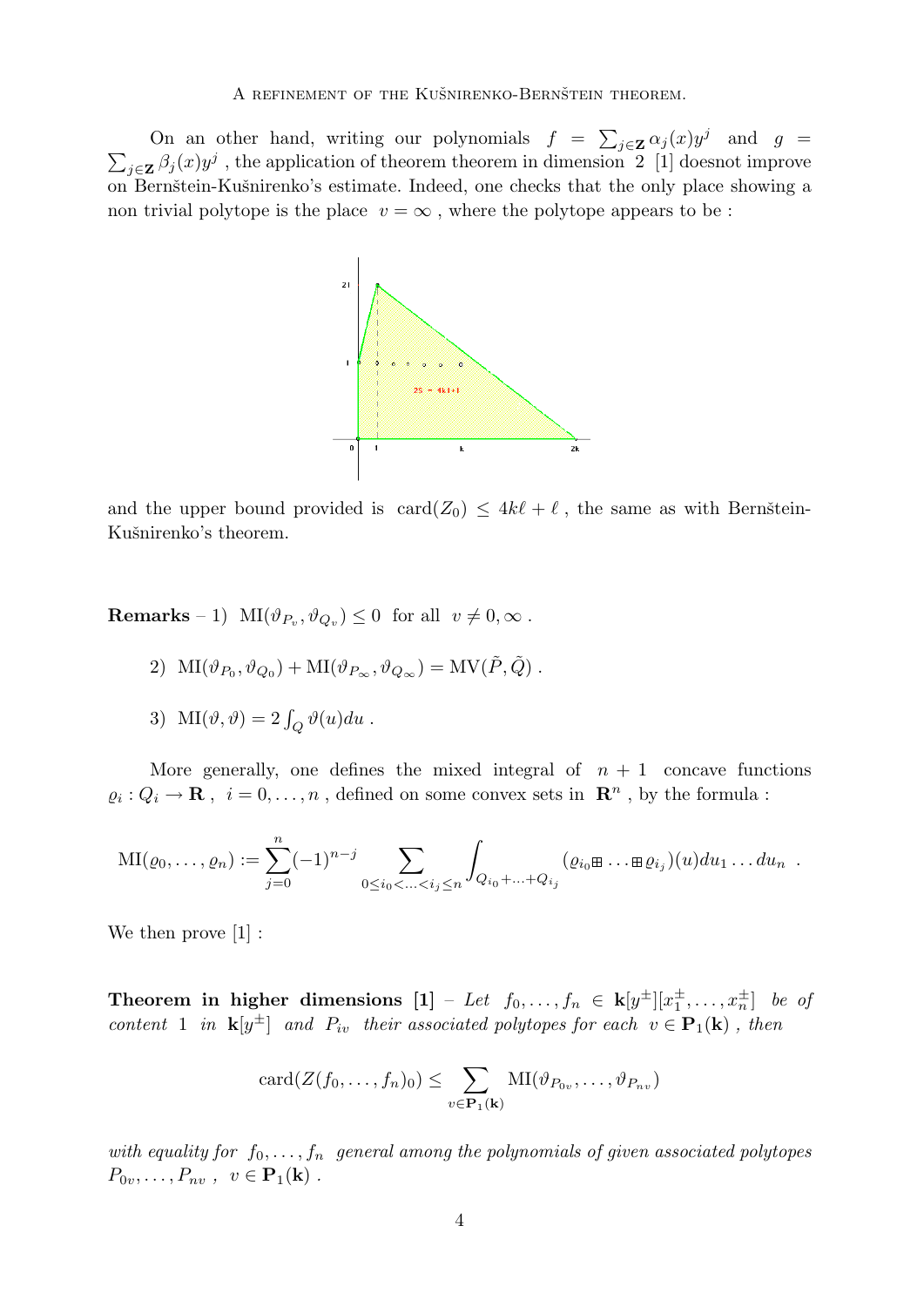Let  $C$  be a smooth complete curve equipped with a family of ample line bundles  $\mathcal{L}_i$  for  $0 \leq i \leq n$ . Set

$$
\Gamma(C; \mathcal{L}_i)[\mathbf{t}^{\pm 1}] := \Gamma(C; \mathcal{L}_i) \otimes_{\mathbf{k}} \mathbf{k}[\mathbf{t}^{\pm 1}] = \bigoplus_{a \in \mathbf{Z}^n} \Gamma(C; \mathcal{L}_i) \otimes_{\mathbf{k}} \mathbf{t}^a ,
$$

for the  $k$ -vector space of Laurent polynomials with coefficients global sections of  $\mathcal{L}_i$ , and for each *i* consider an element  $f_i \in \Gamma(C; \mathcal{L}_i)[\mathbf{t}^{\pm 1}]$ . The set of zeros (*resp.* isolated zeros) in  $C \times (\mathbf{k}^{\times})^n$  of such a system is well-defined and, as before, we denote it by  $Z(f_0,\ldots,f_n)$  (resp.  $Z(f_0,\ldots,f_n)_0$ ). If we fix a non-zero section  $s_i \in \Gamma(C; \mathcal{L}_i) \setminus \{0\}$ , then  $s_i^{-1}$  $i<sup>-1</sup>f<sub>i</sub>$  is a Laurent polynomial with coefficients in  $\mathbf{k}(C)$ , and we can extend to this setting the notions of v-adic Newton polytope  $NP_v(s_i; f_i)$  and the corresponding functions  $\vartheta_{i,v}$ , for  $s \in C$ .

It may happen that the coefficients of one  $f_i$  have a non-empty common locus of zeros, which we denote  $B(f_i)$ . For a system  $f = (f_0, \ldots, f_n)$  as above, we then set  $B_i := B(f_i) \setminus \cup_{k \neq i} B(f_k)$  and finally we put  $B_f := \cup_{i=0}^n B_i \subset C$ . In this general setting we have the following extension of Theorem theorem in higher dimensions [1] :

**Theorem on curves**  $[1]$  – Let C be a smooth complete curve equipped with ample line bundles  $\mathcal{L}_i$  for  $0 \leq i \leq n$ . Let  $f_i \in \Gamma(C; \mathcal{L}_i)[t_1^{\pm 1}]$  $\{\pm 1, \ldots, t_n^{\pm 1}\}$  be Laurent polynomials in the **t** -variables with coefficients in  $\Gamma(C; \mathcal{L}_i)$  and  $s_i \in \Gamma(C; \mathcal{L}_i) \setminus \{0\}$  a non-zero global section. For  $v \in C$  let  $\vartheta_{i,v} : \text{NP}(f) \to \mathbf{R}$  denote the parametrization of the upper envelope of  $\text{NP}_v(s_i; f_i)$ , then

$$
\sum_{\xi \in Z(f_0,\ldots,f_n)_0 \setminus (B_{\mathbf{f}} \times (\mathbf{k}^{\times})^n)} \text{mult}(\xi | Z(f_0,\ldots,f_n)) \leq \sum_{v \in C} \text{MI}(\vartheta_{0,v},\ldots,\vartheta_{n,v}) \enspace .
$$

Furthermore, this is an equality for general polynomials with given functions  $(\vartheta_{i,v}:0\leq$  $i \leq n, v \in C$ .

Consider an extension of an elliptic curve  $E$  by a torus  $\mathbf{k}^{\times}$  of dimension 1. The complementary set of the fibres above the origin  $0 \in E$  and the point  $u_0 \in E$ parametrizing the extension, is identified with  $(E \setminus \{0, u_0\}) \times (\mathbf{k}^{\times})$ . On this open set, the algebra of functions gives an embedding of the extension in  $\mathbf{P}^2 \times \mathbf{P}^2$  through the functions (we denote  $\Lambda := \mathbf{Z}(\omega_1, \eta_1 u_0) + \mathbf{Z}(\omega_2, \eta_2 u_0) + \mathbf{Z}(0, 2\mathrm{i}\pi) \subset \mathbb{C}^2$ )

$$
\mathbf{C}^2/\Lambda \longrightarrow \mathbf{P}^2 \times \mathbf{P}^2
$$
  
(z,t) 
$$
\longmapsto \left( (1:\wp(z):\wp'(z)), \left( \frac{\wp'(z)+\wp'(u_0)}{\wp(z)-\wp(u_0)} : F(z,t) : F(z,t)^{-1} \right) \right) .
$$

Here,  $\wp$  stands for the Weierstrass elliptic function and  $F = \frac{\sigma(z - u_0)}{\sigma(z)}$  $\frac{(z-u_0)}{\sigma(z)}e^t$  with  $\sigma$  the Weierstrass sigma function. The polynomials occuring in this situation are of the shape

$$
f = \sum_{j=0}^{N} A_j \left( \wp(z), \wp'(z), \frac{\wp'(z) + \wp'(u_0)}{\wp(z) - \wp(u_0)} \right) \times F^{a_j}
$$